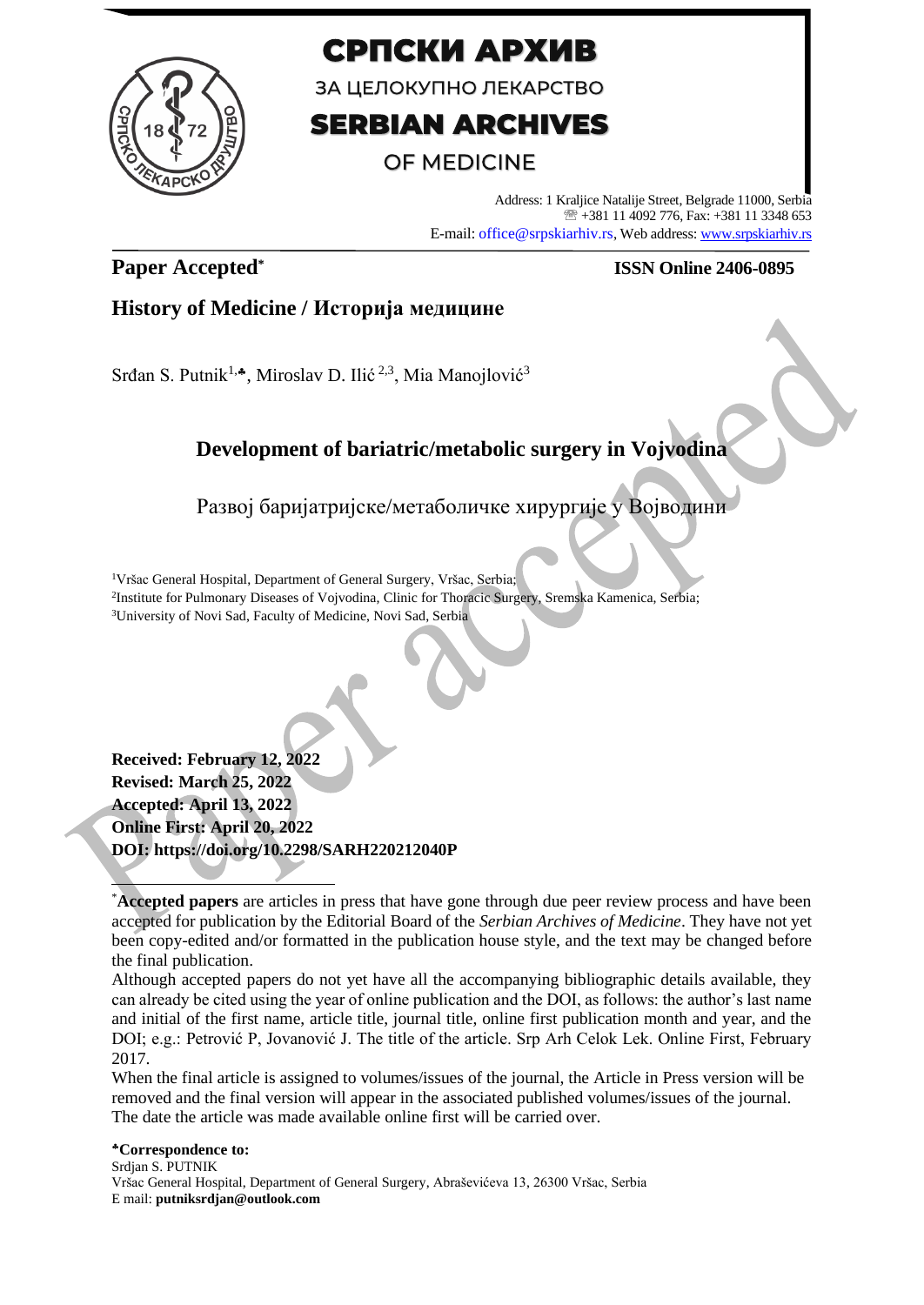### **Development of bariatric/metabolic surgery in Vojvodina**

## Развој баријатријске/метаболичке хирургије у Војводини

#### **SUMMARY**

The paper presents the chronological development of bariatric/metabolic surgery in Vojvodina, the region with the largest incidence of obesity in Serbia, and in which 13.2% of the population suffers from diabetes with a mortality of 15.7 / 100.000, which is one of the highest rates in Europe.

Bariatric surgery began in the 1950s in the United States, with the consecutive development of various restrictive, malabsorptive, and combined procedures, which are intensified by the adoption of laparoscopic techniques.

After initial, European knowledge and preparation of obese patients for surgery at the end of the 1970s, the first laparoscopic bariatric/metabolic interventions started in Vojvodina at the Clinical Center in Novi Sad in 2006. Next year, the multidisciplinary team for bariatric surgery is being prepared in Slovenia and Austria, and the first interventions are performed in 2008 at the Clinic for Thoracic Surgery of the Institute in Sremska Kamenica, in the first place - laparoscopic sleeve gastrectomy. Since then, bariatric/metabolic surgery at this Institute has been performed continuously. By establishing international cooperation, three courses were held with demonstration operations in bariatric/metabolic surgery and the participation of eminent surgeons and other experts from the country and abroad. Several bariatric surgeries were performed on children (Children's Surgery Clinic in Novi Sad), as well as in Sremska Mitrovica.

Their own experience in this field has been published in the international literature and through several regional meetings dedicated to metabolic surgery.

**Keywords:** bariatric surgery; laparoscopic sleeve gastrectomy; mini gastric bypass

#### **САЖЕТАК**

У раду је дат хронолошки развој баријатријске/метаболичке хирургије у АП Војводини, регији која има највећу инциденцу гојазних особа и у којој 13,2% популације болује од шећерне болести са морталитетом од 15,7/100.000 становника, што је једна од највиших стопа у Европи. Баријатријска хирургија почиње педесетих година прошлог века у САД, са консекутивним развојем различитих рестриктивних, малапсорптивних и комбинованих захвата који се интензивирају усвајањем лапароскопских техника.

Након почетних, европских сазнања и припреме гојазних пацијената за операцију крајем седамдесетих година, прве лапароскопске баријатријске/метаболичке интервенције започињу у АП Војводини у Клиничком центру у Новом Саду 2006. године постављањем "шведске прилагодљиве траке". Следеће године мултидисциплинарни тим за баријатријску хирургију припрема се у Словенији и Аустрији, те се прве интервенције лапароскопске рукавне ресекције желуца изводе 2008. године на Клиници за грудну хирургију, Института у Сремској Каменици. Од тада се баријатријска/метаболичка хирургија на овом месту изводи у континуитету. Успостављајући међународну сарадњу, одржана су три курса са показним операцијама из баријатријске/метаболичке хирургије и учешћем еминентних хирурга и других експерата из земље и иностранства. Неколико баријатријских операција изведено је у Сремској Митровици као и код деце на Клиници за дечију хирургију у Новом Саду.

Сопствена искуства из ове области публикована су у међународној литератури и представљена на велики број регионалних састнака посвећених метаболичкој хирургији.

**Кључне речи:** баријатријска хирургија; лапароскопска рукавна ресекција желуца; мини желудачно премошћавање

#### **INTRODUCTION**

Bariatric surgery or weight loss surgery is considered different operative procedures with the aim of treating obesity. The word bariatric has origin from the Greek root of the two words which mean weight and treatment [1]. Obesity is a serious public health problem [2]. People who have elevated BMI have a significantly increased risk of developing cardiovascular, endocrine and infectious diseases, diabetes mellitus, cancer and asthma, as well as sleep apnea,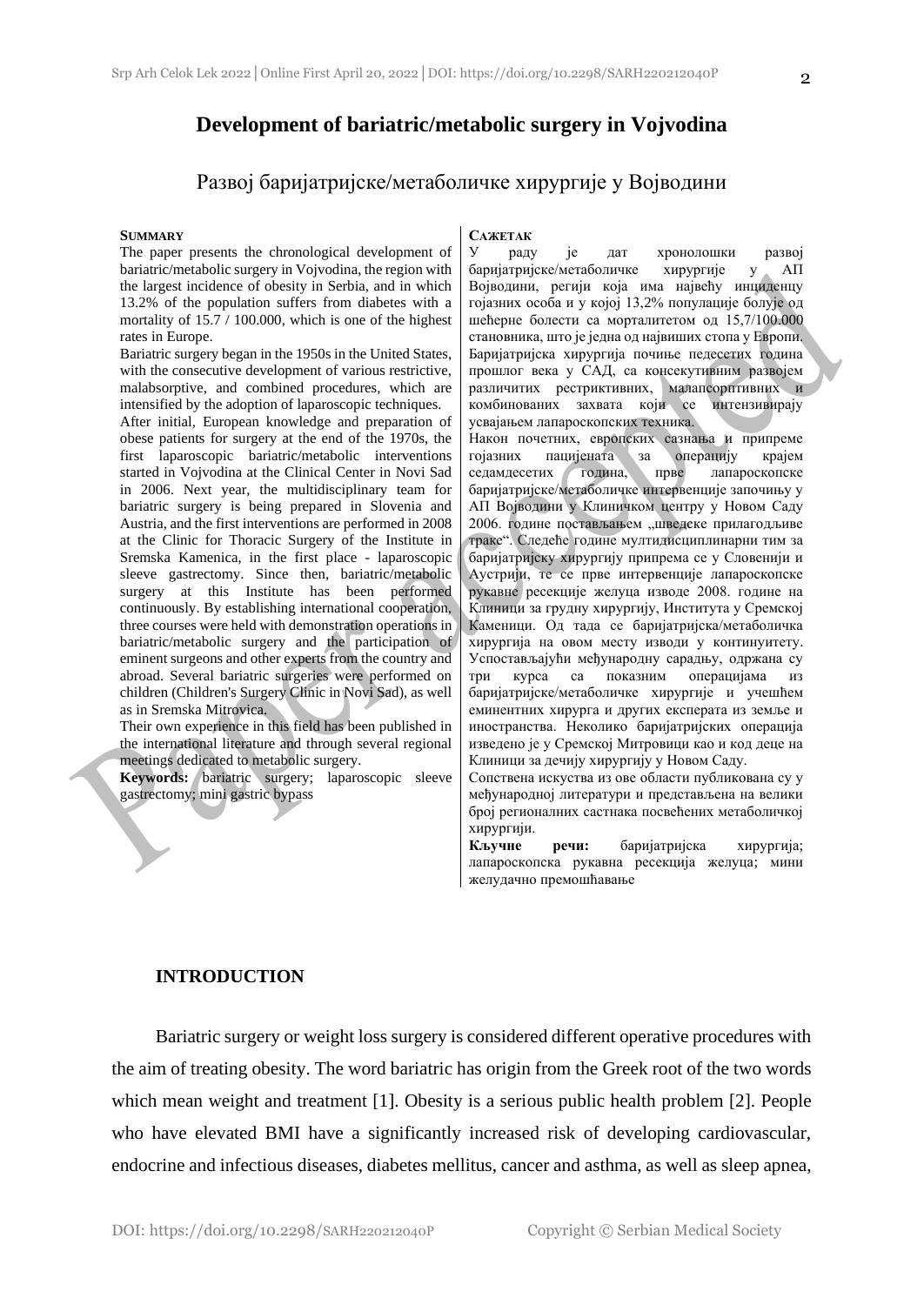musculoskeletal disease and sudden death [3, 4, 5]. In addition, obesity affects the social, economic and psychological function of a person in society. Although conservative treatment is first in the treatment of obesity and includes a diet, exercise, lifestyle change, and anti-obesity drugs, it is not successful in a long way [6]. Today, the surgical treatment of obesity and associated "metabolic syndrome" is recommended by the World Health Organization, but also by endocrine and other international associations [7, 8]. Due to the effects on metabolism, primarily on the metabolism of glucose and fat, bariatric surgery is also called metabolic surgery. Vojvodina is according to the epidemiological and social medical indicators of the regions in Serbia and Europe, especially and most affected by obesity and associated metabolic syndrome, primarily diabetes and hypertension. According to the Institute of Public Health Institute in Serbia report of 2016, 13.2% of the adult population suffers from diabetes mellitus type 2, with a mortality rate of 15.7 / 100.000, which represents the highest rate in Europe. Vojvodina and its "districts" (Bačka, Central-Banat and South-Banat district) have the highest incidence of diabetes, over 160:100,000 [9, 10]. In the past decades sporadically and relatively constant in the last ten years, bariatric/metabolic surgery in Vojvodina has been performed.

The aim of the paper is to present the development of bariatric/metabolic surgery in Vojvodina.

### **THE HISTORY OF BARIATRIC/METABOLIC SURGERY IN THE WORLD**

The development of open bariatric surgery began in the fifties of the last century, using the intestinal bypass [11]. In this procedure, the upper part of the intestine (jejunum) merged with the lower part of the small intestine (ileum), which left a large part of the small intestine to be excluded from digestion and caused weight loss by malabsorption [12]. Thereafter in the sixties years of twentieth century, a jejuno-colic bypass was made: the proximal small intestine is transected and anastomosed to the colon [13]. In 1967, on the basis of experiments in the laboratory, the "father" of bariatric surgery Edward Mason developed the original gastric bypass [14]. In 1977, following the work of Alden (who made gastro-jejunostomy - a surgical procedure in which an anastomosis is created between the stomach and the proximal loop of the jejunum), Griffen introduced Roux-en-Y anastomosis into bariatric surgery and this procedure became a gold standard in bariatric/metabolic surgery [11, 15].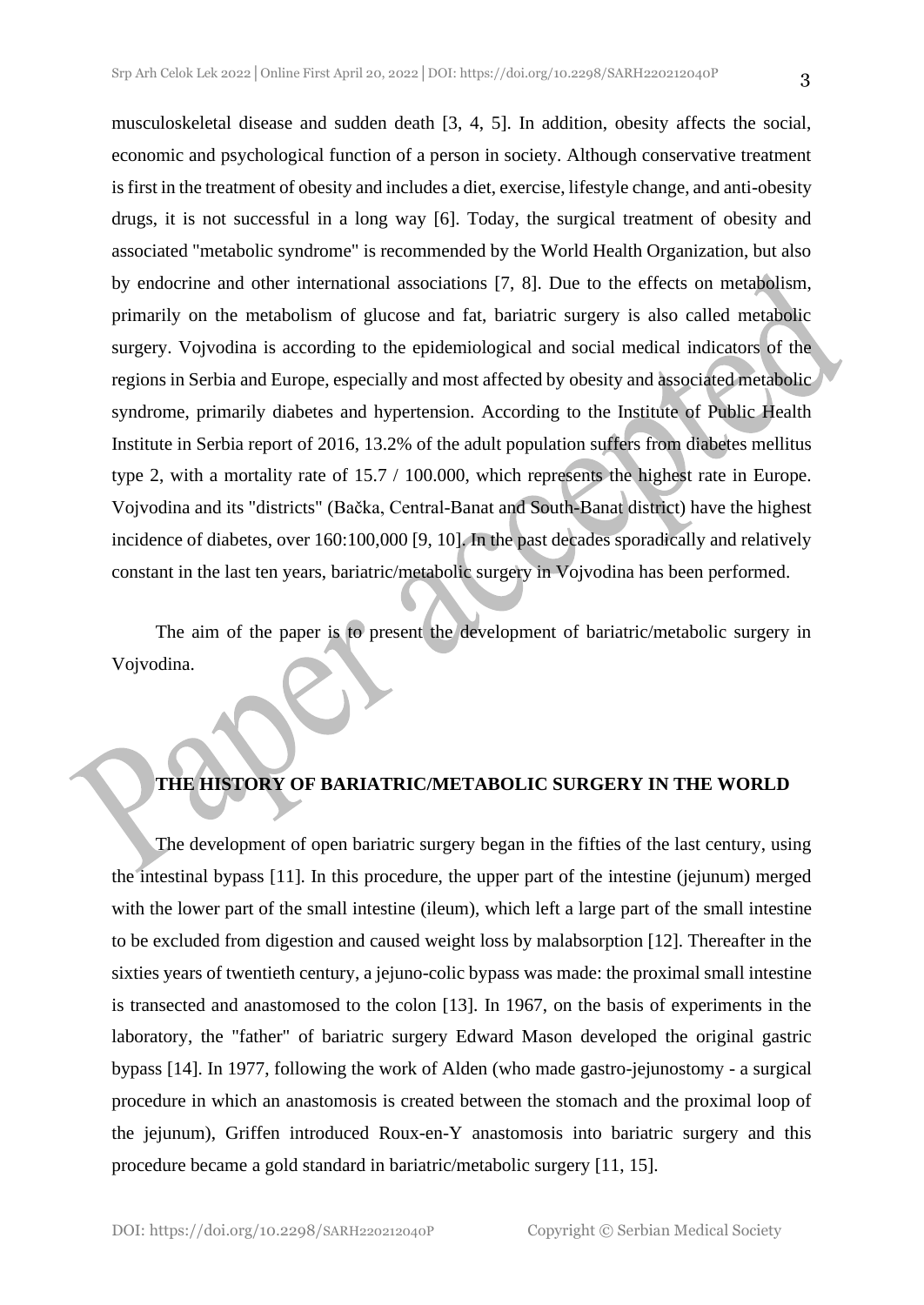As a combined restrictive and malabsorptive procedure, the Roux-en-Y gastric bypass was followed by dumping syndrome, iron deficiency and vitamin B12 deficiency. In the seventies and eighties in the last century, purely restrictive surgery – gastroplasty - was brought to bariatric surgery [16]. The procedures on the stomach and its reduction were followed by the set of rings or staples [17]. These operations showed fewer complications but were accompanied by minor weight loss.

The modern era in bariatric surgery begins with the operation of the biliopancreatic diversion performed by the Italian surgeon - Nicola Scopinaro. The first report on 18 patients was published in 1979 [18]. He performed a horizontal hemi-gastrectomy with pouch drainage by a Roux limb of at least 250 cm length, joining a long biliopancreatic limb to form 50 cm long the common ileal segment, or channel. This procedure was converted by Picard Marceau et al. [19] in Canada to a vertical sleeve gastrectomy with cross-stapling of the duodenum and an approximately 100-cm common channel.

In 1998, Hess and Hess in the USA made a duodenal switch, by performing a sleeve gastrectomy, with pyloric preservation, duodenal division, a proximal duodeno-ileostomy, and a common channel of approximately 100 cm [20]. In this version of the biliopancreatic diversion called "biliopancreatic diversion with duodenal separation" (BPD-DS), which began to be performed laparoscopic, the volume of the stomach was reduced to about 200 millilitres, drawing the future sleeve gastrectomy.

Kuzmak introduced a silicone tape in 1986 that could be filled through the subcutaneous chamber and "adjusted" with clamping around the cardia area, preventing excessive filling of the stomach [21]. Forsell (1993) first set up a laparoscopic "adjustable gastric band" [22].

Laparoscopic sleeve gastrectomy (LSG) or vertical gastric resection was first performed by Michel Gagner in 1999 within the BPD-DS. In 2003, the same surgeon did the LSG as the first stage of two-stage Roux-en-Y gastric bypass (RYGB) surgery in patients at high risk and BMI higher than 50 kg / m2. Shortly after this description, the articles followed in which the LSG was performed as an independent and sufficient procedure for the treatment of obesity and metabolic disorders due to good results [23, 24]. Today, this operation is the most commonly performed procedure in metabolic surgery in the whole world [25].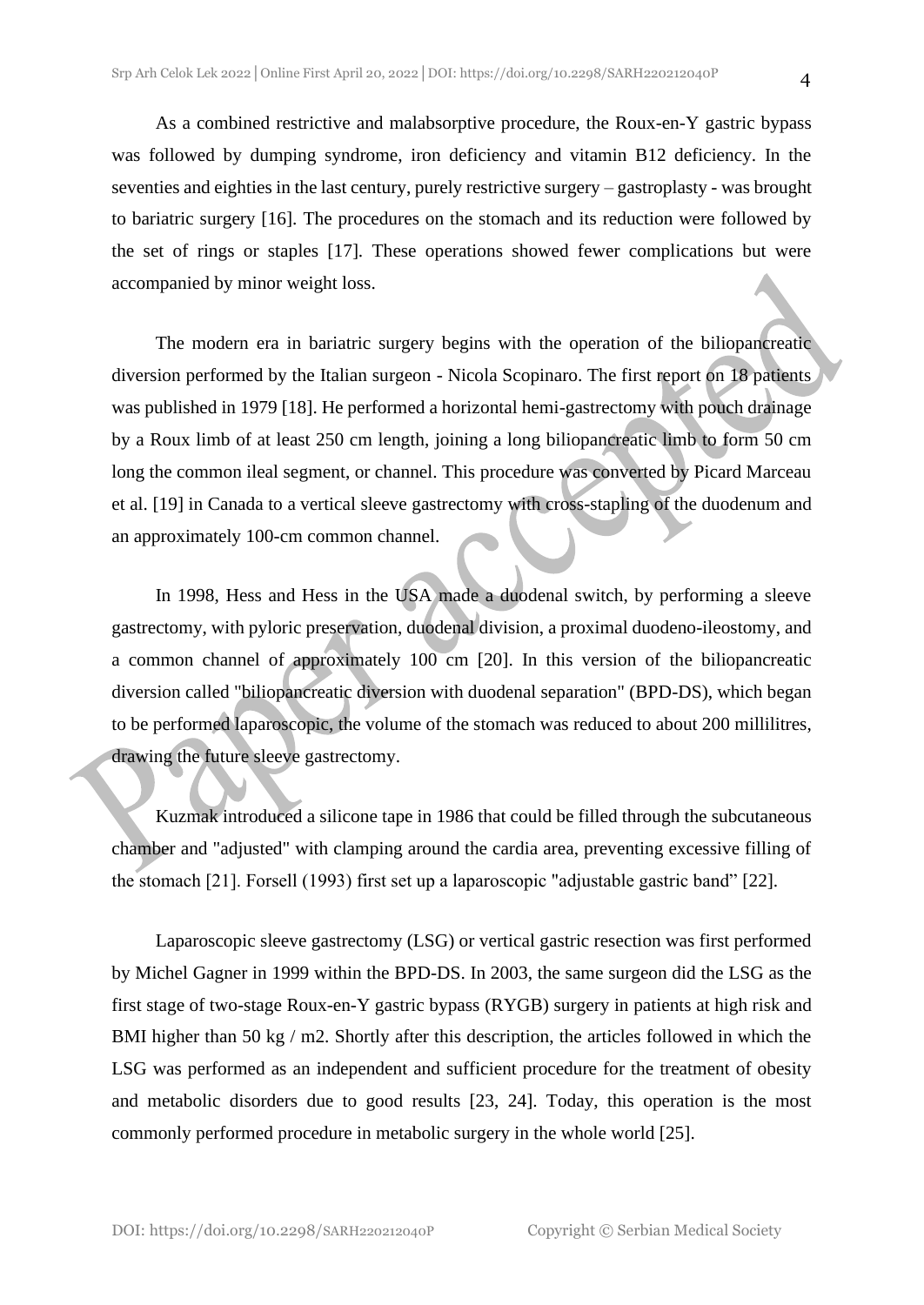#### **DEVELOPMENT OF BARIATRIC/METABOLIC SURGERY IN VOJVODINA**

The first theoretical knowledge on bariatric surgery and the first preparation of patients were done in Novi Sad by the associate professor of surgery Borislav Savić, who worked in the Surgical Clinic from 1979 to 1981. He came from Germany as an affiliated surgeon and author of the book "Septic Surgery", published in Stuttgart [26]. The cooperation of surgeons and internist-endocrinologists was done on the Faculty of Medicine in Novi Sad. The sudden death of Professor Savić stopped the realization of the first bariatric interventions, but the idea continued to live in the followed generations of surgeons and internists. The first laparoscopic interventions on biliary tract were carried out in 1996 in Sremska Kamenica at the Clinic for Cardiovascular Surgery by Professor Branislav Daničić and Dr Miroslav Ilić, who were abdominal surgeons (equipment for laparoscopic procedures was only available to this institution). After the introduction of laparoscopic methods in the Clinical Center of Vojvodina at the Clinic for Abdominal and Endocrine Surgery and the complete experience in this surgery (laparoscopic adrenalectomy, laparoscopic reparation of hiatal hernia, laparoscopic appendectomy), the first operation of setting up a "Swedish adjustable gastric band " (SAGB - Johnson & Johnson®) Professor Radovan Cvijanović was performed with his team in 2006. He continued this procedure to work in a private surgical hospital "Parks" in Novi Sad. In 2007, after obtaining the necessary equipment for bariatric procedures at the Institute for Lung Diseases at the Clinic for Thoracic Surgery, the multidisciplinary team (surgeons, psychologist, nutritionist, anesthesiologist, nurses) was in Slovenj Gradec (Slovenia) for conducting bariatric operations under the management of Dr Brane Breznikar.

Immediately afterward, courtesy of Johnson & Johnson medical company, Dr Miroslav Ilić was at the Clinic for Bariatric Surgery under the mentorship of Associate Professor Karl Miller (Head of the Surgical Department, Hallein Clinic, Austria), where he was educated primarily for the SAGB procedure and Roux-en-Y gastric bypass.

The first bariatric/metabolic laparoscopic procedures were performed at the Clinic for Thoracic Surgery of the Institute of Pulmonary Diseases of Vojvodina on 31 October 2008, with the guidance of Dr Miller, two SAGB procedures and one laparoscopic sleeve gastrectomy on mega - obese patient (BMI 70 kg/m<sup>2</sup>) [27]. At the same time, Professor Miller held a public lecture about bariatric medicine and surgery in front of representatives of provincial authorities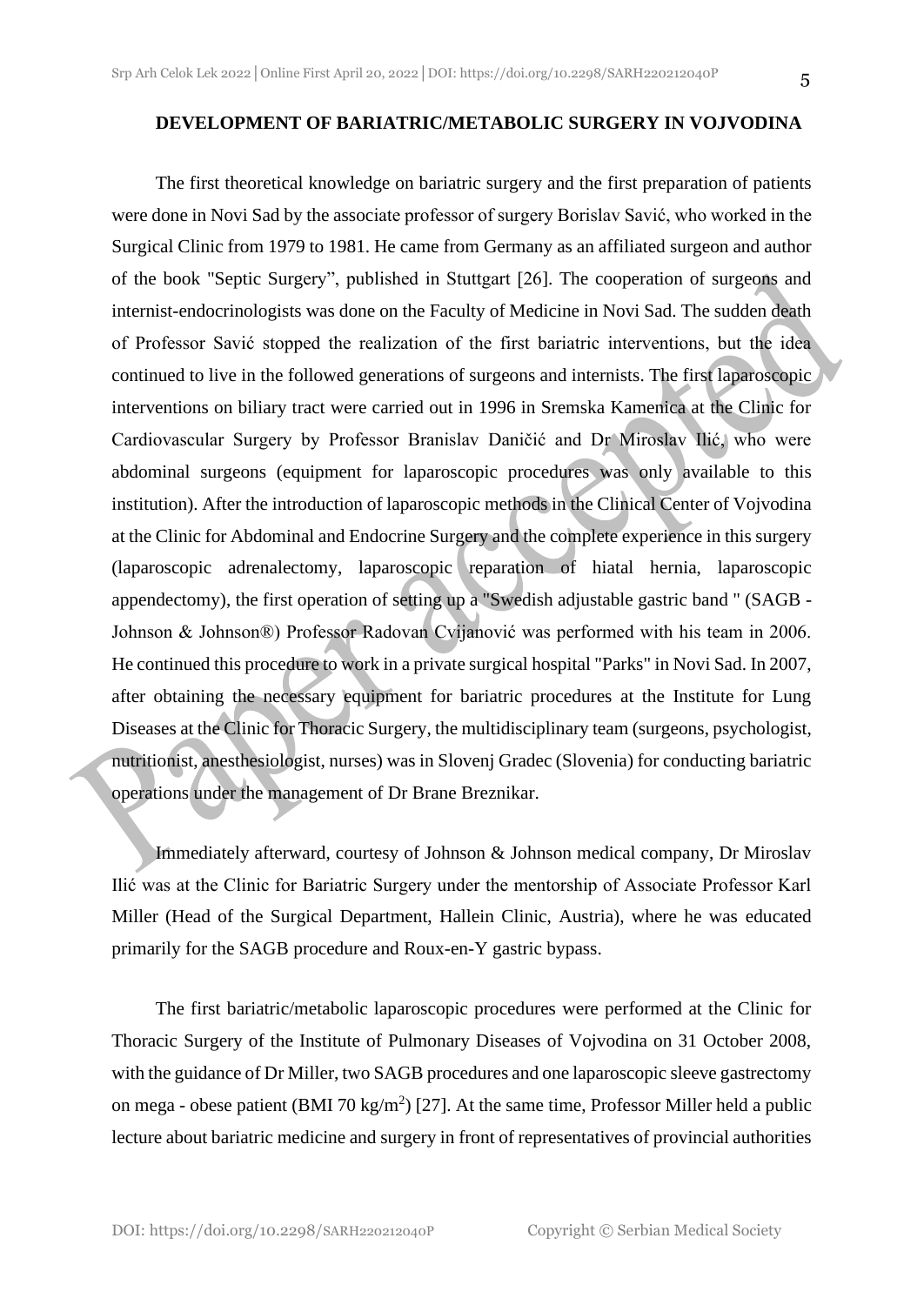in order to point out the financial advantages of early treatment of obesity and metabolic syndrome.

The first accredited two-day multidisciplinary Alma Mons course (Continuing Medical Education – CME) was held in October 2013 with lecturers from Serbia, Bosnia and Herzegovina, Croatia, Romania and Turkey, with live performance and monitoring with the possibility of asking questions to surgeons during the procedure. The lecturers were: internist endocrinologists Professor Edita Stokic (Novi Sad, Serbia), Dr Snežana Polovina (Belgrade, Serbia), internist pulmonologist Assistant Professor Ivan Kopitović, anesthesiologists Dr Milana Komarčević (Sremska Kamenica, Serbia) and surgeons Professor Miroslav Bekavac-Beslin (Zagreb, Croatia), Assistant Professor Fuad Pašić (Tuzla, Bosnia and Herzegovina), Professor Catalin Copăescu (Bucharest, Romania), Professor Alper Celik (Istanbul, Turkey), Assistant Professor Miloš Koledin and Professor Miroslav Ilic (Sremska Kamenica, Serbia). The following operations were performed: laparoscopic "resleeve" gastrectomy and laparoscopic ileal interposition. Both of these operations were first performed in Serbia.

The second Alma Mons course was held in November 2014 with the participation of surgeons from the Netherlands, Croatia and Serbia. The lecturers were Dr Arlond van de Laar, Head of Bariatric Surgery at the Slotervaart Hospital in Amsterdam (Nederlands), the European Center of Excellence for Bariatric Surgery, with associates Dr Yair Acherman and Dr M. Hoen, whose focus was on Roux-en-Y gastric bypass, then Professor Davor Štimac (Clinical Hospital Center Rijeka, Croatia) - about intragastric balloons. Cooperation and meeting with Professor Bešlin-Bekavac (University Hospital Center "Sestre Milosrdnice", Zagreb, Croatia) and Assistant Professor F. Pašić (University Clinical Center Tuzla, Tuzla, Bosnia and Herzegovina). The third Alma Mons course was dedicated to only one surgeon and surgery: Dr Robert Rutlegde (Center for Excellence in Laparoscopic Obesity Surgery, Henderson, USA) and his metabolic laparoscopic procedure - "mini-gastric bypass" (MGB/OAGB). This course was held on May 30, 2016, with the theoretical part and the performance of two MGB/OAGB operations carried out by Dr Robert Rutlage and Professor Miroslav Ilić (Figure 1). These interventions were performed for the first time in the region of Southeast Europe.

From 2008 onwards, bariatric/metabolic surgeries are continuously performed at the Clinic for Thoracic Surgery in Sremska Kamenica under the leadership of Professor Miroslav Ilić [28].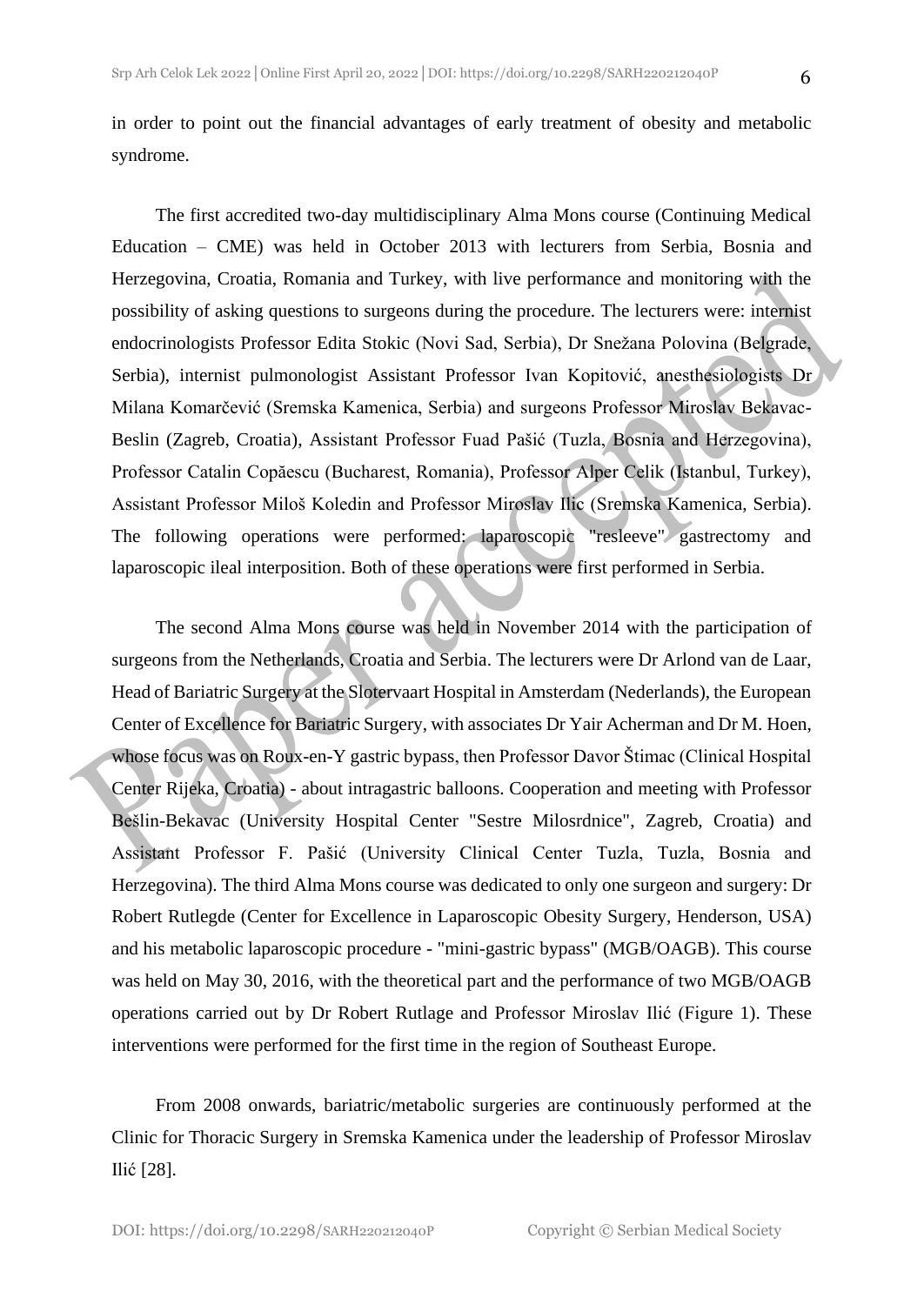According to the data from the operational protocols and electronic patient records, in the period from 2008 to 2020, about 500 bariatric procedures were performed.

The most commonly performed procedure is laparoscopic sleeve gastrectomy with 380 operations. Complications included three postoperative bleeding, four anastomotic leaks, two chronic fistulas and one neofundus that were resolved surgically and one fistula that was treated conservatively.

Other bariatric procedures have been performed: 18 Swedish adjustable gastric bands, 9 laparoscopic mini-gastric bypass, 5 Roux-en-Y gastric bypass, 3 laparoscopic "resleeve" gastrectomy, 1 laparoscopic ileal interposition, 2 single anastomosis sleeve ileal bypass and more open LSG and mini-gastric bypass.

Professor Radoica Jokić, a pediatric and abdominal surgeon, has performed several bariatric interventions on children (laparoscopic sleeve gastrectomy), with his colleague Professor Dragan Kravarušić (Schneider Children's Medical Center, Israel), with excellent results at the Children's Surgery Clinic in Novi Sad. Attempts to carry out the SAGB bariatric procedure were also recorded in the General Hospital of Sremska Mitrovica by Dr Goran Ivić in 2010 but without further continuity.

The results of their own experiences and guest appearances abroad were presented in several publications, as well as doctoral theses, in which the general surgeon from Vršac was very diligent, Dr Srđan Putnik (General Hospital Vršac) [27, 28, 29].

Apart from Vojvodina, bariatric surgery is also performed at the University Clinical Center of Serbia. Thanks to Academician Professor Dragan Micić, the Multidisciplinary Center for Obesity Treatment was opened in 2010. Of the bariatric procedures, RYGB and LSG are the most common. According to the data from the literature, about 100 Roux-en-Y gastric bypass were performed [30].

Other centers in Serbia are also showing great interest in this type of increasingly popular surgery.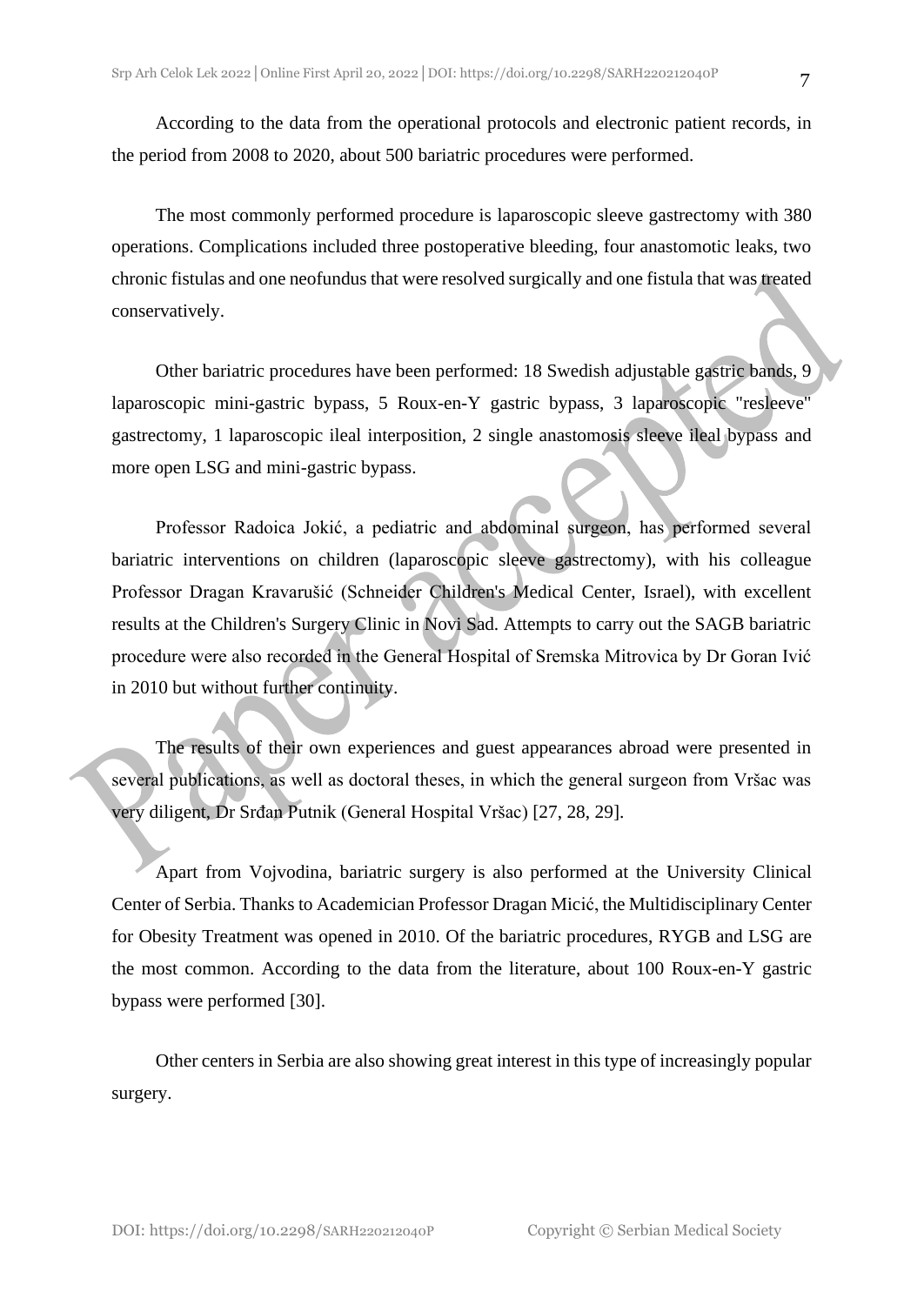### **ACKNOWLEDGMENT**

This paper is part of a doctoral thesis by Srđan Putnik, for which the permission of the Ethics Committee of the Institute for Pulmonary Diseases of Vojvodina, Sremska Kamenica, was given (No. 72-XIII/24). The authors thank Prof. R. Jokić and Prof. R. Cvijanović for the obtained data.

**Conflict of interest:** None declared.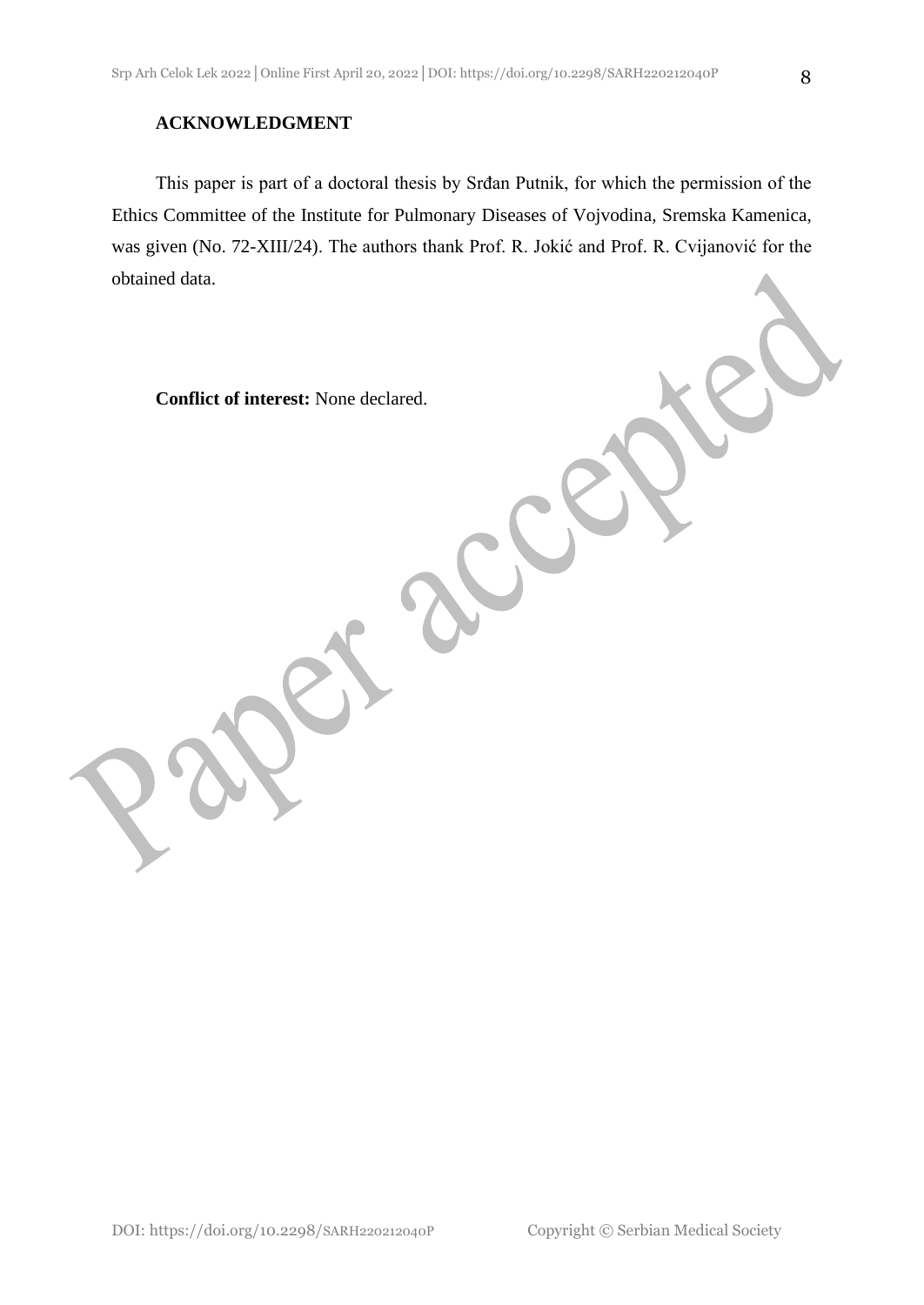#### **REFERENCES**

- 1. Baltasar A, Bou R, Bengochea M, Pérez N. Beginnings of bariatric and metabolic surgery in Spain. JONNPR. 2020; 5(4):448-67. [DOI: 10.19230/jonnpr.3324]
- 2. Jaacks LM, Vandevijvere S, Pan A, McGowan CJ, Wallace C, Imamura F, et al. The obesity transition: stages of the global epidemic. Lancet Diabetes Endocrinol. 2019; 7(3):231-240. [DOI: 10.1016/S2213-8587(19)30026-9] [PMID: 30704950]
- 3. La Sala L, Pontiroli AE. Prevention of Diabetes and Cardiovascular Disease in Obesity. Int J Mol Sci. 2020; 21(21):8178. [DOI: 10.3390/ijms21218178] [PMID: 33142938]
- 4. Peters U, Dixon AE, Forno E. Obesity and asthma. J Allergy Clin Immunol. 2018; 141(4):1169-1179. [DOI: 10.1016/j.jaci.2018.02.004] [PMID: 29627041]
- 5. Krupa-Kotara K, Dakowska D. Impact of obesity on risk of cancer. Cent Eur J Public Health. 2021; 29(1):38-44. [DOI: 10.21101/cejph.a5913] [PMID: 33831285]
- 6. Gadde KM, Martin CK, Berthoud HR, Heymsfield SB. Obesity: Pathophysiology and Management. J Am Coll Cardiol. 2018; 71(1):69-84. [DOI: 10.1016/j.jacc.2017.11.011] [PMID: 29301630]
- 7. Affinati AH, Esfandiari NH, Oral EA, Kraftson AT. Bariatric Surgery in the Treatment of Type 2 Diabetes. Curr Diab Rep. 2019; 19(12):156. [DOI: 10.1007/s11892-019-1269-4] [PMID: 31802258]
- 8. Pratt JSA, Browne A, Browne NT, Bruzoni M, Cohen M, Desai A, et al. ASMBS pediatric metabolic and bariatric surgery guidelines, 2018. Surg Obes Relat Dis. 2018; 14(7):882-901. [DOI: 10.1016/j.soard.2018.03.019] [PMID: 30077361]
- 9. Incidence and mortality of diabetes in Serbia. Institute of Public Health of Serbia "Dr Milan Jovanovic Batut" 2016
- 10. Atlas of health in Europe. World Health Organization. Regional Office for Europe: Copenhagen, Denmark, 2003
- 11. Buchwald H, Buchwald JN. Evolution of operative procedures for the management of morbid obesity 1950-2000. Obes Surg. 2002; 12(5):705-17. [DOI:10.1381/096089202321019747] [PMID:12448398]
- 12. Griffen WO Jr, Bivins BA, Bell RM. The decline and fall of the jejunoileal bypass. Surg Gynecol Obstet. 1983; 157(4):301-8. [PMID:6623319]
- 13. Payne JH, DeWind LT, Commons RR. Metabolic observations in patients with jejunocolic shunts. Am J Surg. 1963; 106:273-89. [DOI:10.1016/0002-9610(63)90017-5] [PMID:14042557]
- 14. Mason EE, Ito C. Gastric bypass in obesity. Surg Clin North Am. 1967; 47(6):1345-51. [PMID:6073761]
- 15. Griffen WO Jr, Young VL, Stevenson CC. A prospective comparison of gastric and jejunoileal bypass procedures for morbid obesity. Ann Surg. 1977; 186(4):500-9. [PMID:907395]
- 16. Laws HL. Standardized gastroplasty orifice. Am J Surg. 1981; 141(3):393-4. [DOI: 10.1016/0002- 9610(81)90206-3] [PMID:7011080]
- 17. Fobi M. Why the Operation I Prefer is Silastic Ring Vertical Gastric Bypass. Obes Surg. 1991; 1(4):423–426. [DOI:10.1381/096089291765560854] [PMID:10775946]
- 18. Scopinaro N, Gianetta E, Civalleri D, Bonalumi U, Bachi V. Bilio-pancreatic bypass for obesity: II. Initial experience in man. Br J Surg. 1979; 66(9):618-20. [DOI: 10.1002/bjs.1800660906] [PMID:497645]
- 19. Marceau P, Biron S, Bourque RA, Potvin M, Hould FS, Simard S. Biliopancreatic Diversion with a New Type of Gastrectomy. Obes Surg. 1993; 3(1):29-35. [DOI:10.1381/096089293765559728] [PMID:10757900]
- 20. Hess DS, Hess DW. Biliopancreatic diversion with a duodenal switch. Obes Surg. 1998; 8(3):267-82. [DOI:10.1381/096089298765554476] [PMID:9678194]
- 21. Kuzmak, L.I. Silicone gastric banding: a simple and effective operation for morbid obesity. Contemp Surg. 1986;28:13-18.
- 22. Forsell P, Hallberg D, Hellers G. Gastric Banding for Morbid Obesity: Initial Experience with a New Adjustable Band. Obes Surg. 1993; 3(4):369-374. [DOI:10.1381/096089293765559052] [PMID:10757948]
- 23. Castro Vázquez J, Saravia Barahona F, Loureiro González C, Leturio Fernández S, García Fernández M, Moro Delgado A, et al. Sleeve gastrectomy as a surgical technique in bariatric surgery: Results of safety and effectiveness. Cir Esp (Engl Ed). 2022; 100(2):88-94. [DOI: 10.1016/j.cireng.2022.01.002] [PMID: 35131227]
- 24. Kraljević M, Cordasco V, Schneider R, Peters T, Slawik M, Wölnerhanssen B, et al. Long-term Effects of Laparoscopic Sleeve Gastrectomy: What Are the Results Beyond 10 Years? Obes Surg. 2021; 31(8):3427-3433. [DOI: 10.1007/s11695-021-05437-3] [PMID: 33890225]
- 25. Welbourn R, Hollyman M, Kinsman R, Dixon J, Liem R, Ottosson J, et al. Bariatric Surgery Worldwide: Baseline Demographic Description and One-Year Outcomes from the Fourth IFSO Global Registry Report 2018. Obes Surg. 2019; 29(3):782-795. [DOI: 10.1007/s11695-018-3593-1] [PMID: 30421326]
- 26. Eckert P,Aigner P, Savic B. Septische Chirurgie. Stuttgart; New York: Schattauer, 1980.
- 27. Ilić M, Putnik SS, Raspopović K. Long-term results of laparoscopic gastric sleeve resection due to morbid obesity and metabolic syndrome. SrpArhCelokLek. 2018;146(3-4):211-214. [DOI: 10.2298/SARH170425129I]
- 28. Ilic M, Putnik SS. Surgical Technique: Laparoscopic Gastric Sleeve Resection in Super-Obese Patients. J Invest Surg. 2018;31(3):165-167. [DOI: 10.1080/08941939.2017.1289284] [PMID: 28387579]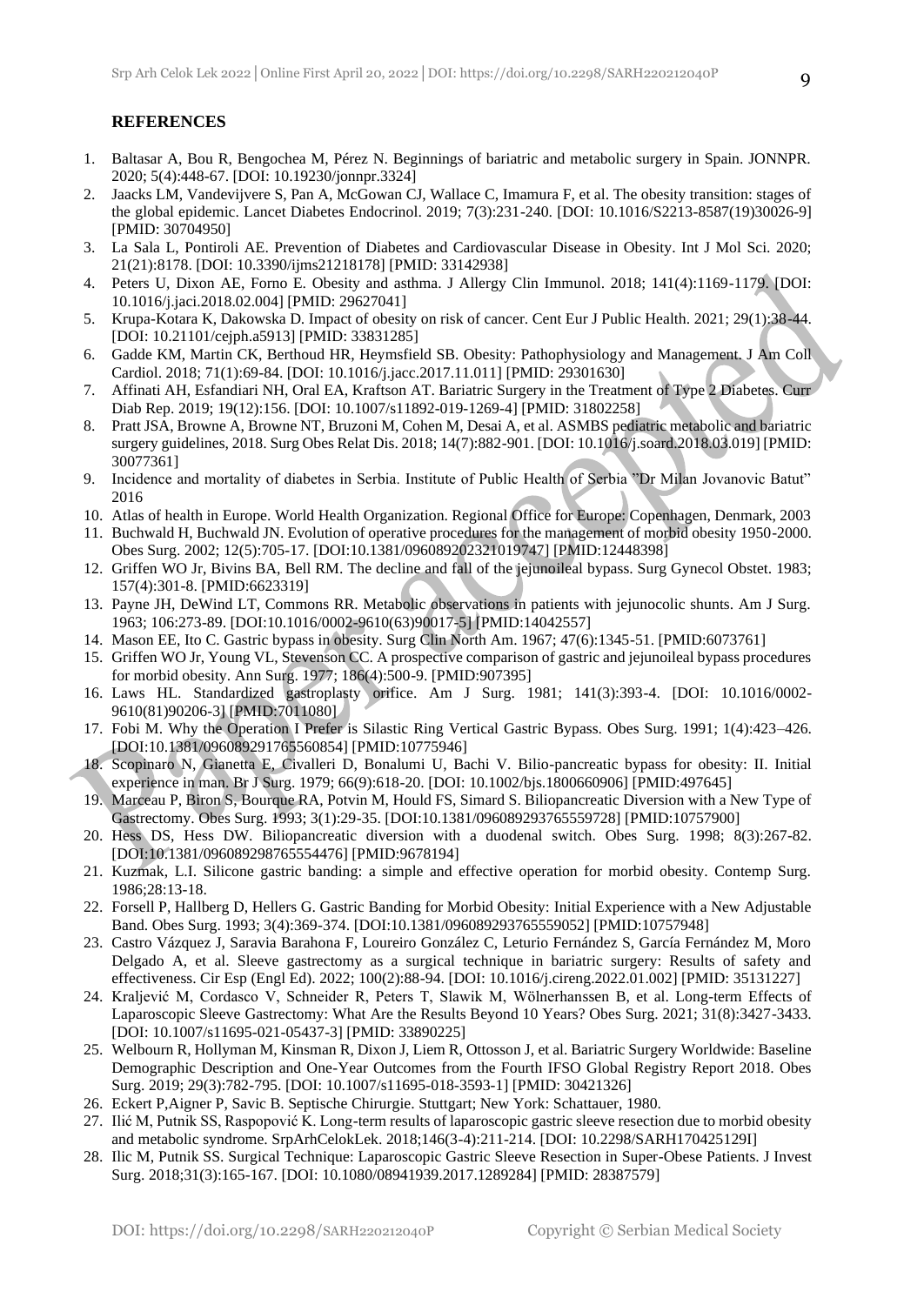- 29. Ilić M, Putnik SS. Laparoscopic sleeve gastrectomy in a superobese patient with restenosis of the trachea.SrpArhCelokLek. 2019; 147(3-4):215-217. [DOI: 10.2298/SARH180411052I]
- 30. Nedeljkovic-Arsenovic O, Banovic M, Radenkovic D, Rancic N, Polovina S, Micic D, et al. Five-Year Outcomes in Bariatric Surgery Patients. Medicina (Kaunas). 2020; 56(12):669. [DOI: 10.3390/medicina56120669] [PMID: 33287109]